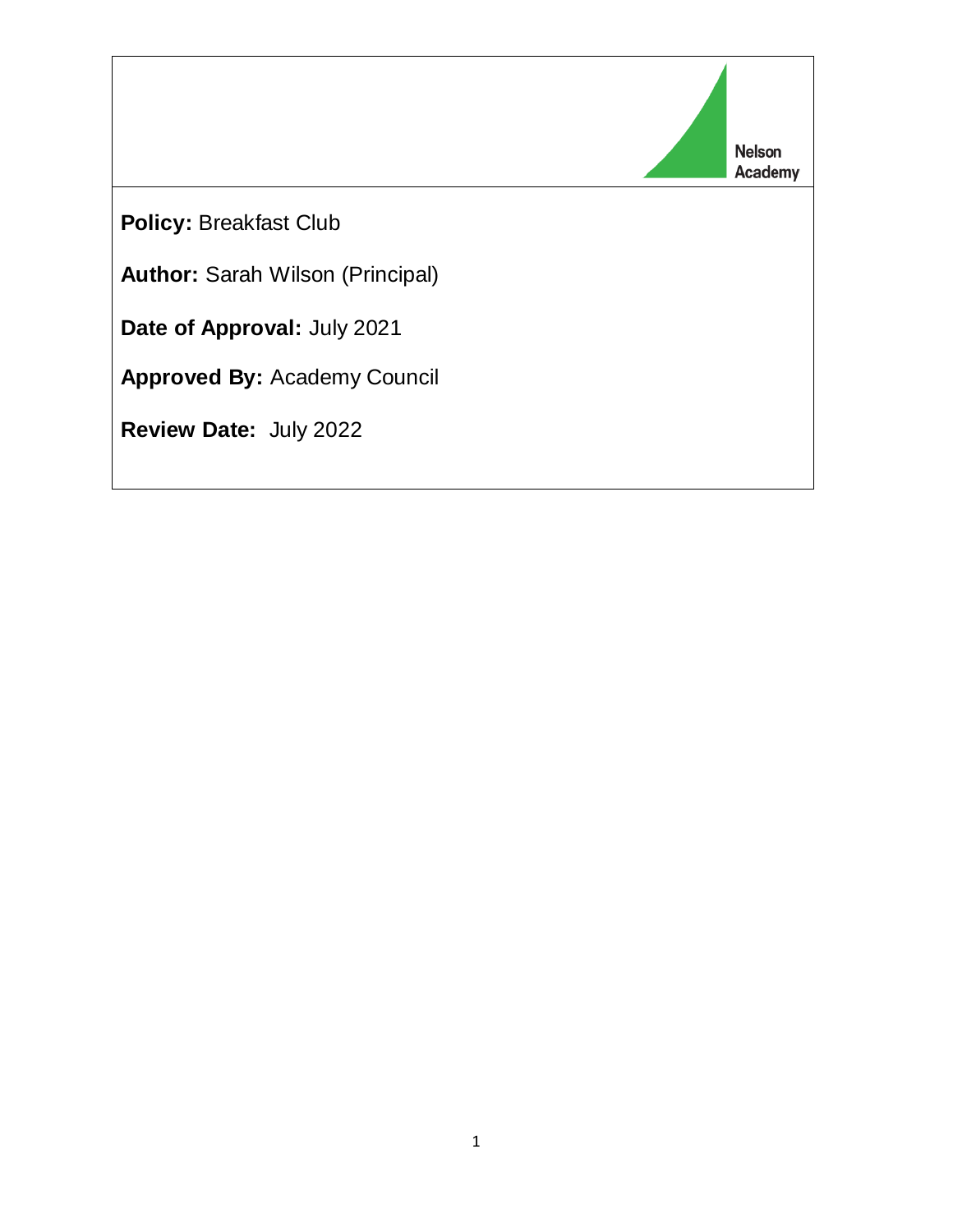# **Nelson Academy Breakfast Club Policy**

# **Aims:**

- To provide a happy, welcoming, safe and secure environment before the start of the school day where all children are valued.
- To support working parents by providing an affordable, self-sustaining, early drop off childcare facility for parents/carers during term time.
- Be consistent and reliable to enable parents/carers to have confidence and peace of mind whilst their child is at Breakfast Club.
- To continue to build positive links/relationships with parents/carers.
- To provide children with a nutritious breakfast at the start of the day in a pleasant and relaxed environment.
- To provide a calm play environment in which for children can engage socially with children from other year groups, therefore strengthening relationships in the school community.

# **Opening Times:**

Monday to Friday 7.45am – 8.45am. Term time only.

Breakfast stops being served at 8.15am.

There are currently 30 places available for Breakfast Club.

Parents/carers should not drop their child/children off before 7.45am and there will be no supervision for children arriving early.

# **INSET Days:**

Breakfast club will not operate on staff development (INSET) days.

# **Admissions:**

The club is fully inclusive for children from Reception to Year 6.

Any parent/carer with a child that has any additional or special needs should contact the school office. This is so that any child can be appropriately supported in the club.

Any parent/carer with a child that has a medical condition should notify the school office and complete a form. This is so that any child can be appropriately supported in the club.

Any parent/carer with a child that has an allergy should notify the school office. This is so that any child can be appropriately supported within the club.

# **Charges:**

The club must be sustainable. The cost per child will cover staff costs, administration and resources. The cost will be for each child, and no discounts will be available for siblings. There will be no reduction for less than a whole session.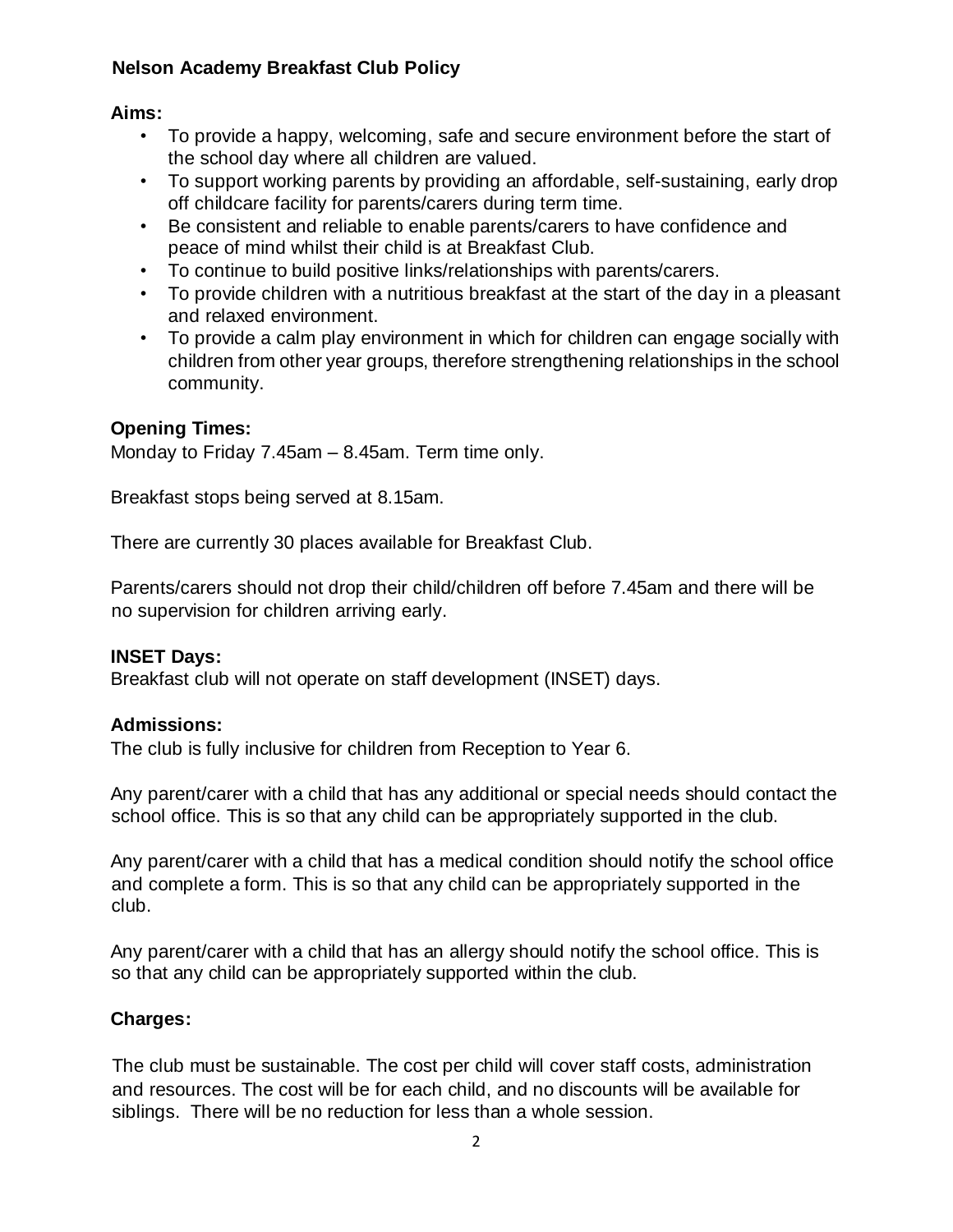September 2021 – per session: £3.00

Staff who work at, and have children who attend the Nelson Academy may also book placements to attend Breakfast Club. They will be charged at the same rate as parents/carers.

## **Booking and Payment Arrangements:**

Booking and payment should be paid in advance weekly, monthly, half termly or termly before the first day of attendance on the Pupil Asset app. If you need help with this please contact the school office.

After one week of non-payment a letter will be sent asking for outstanding amount. If, at the end of the second week there is still no payment and no explanation, then the child/ children will not be able to attend.

If the club is used in an emergency or one-off basis payment must be received on the day. The breakfast club reserves the right to prevent any child's attendance to the club if at any time if they are not acting in a disciplined and responsible manner. Fees in this case will not be refunded. We also reserve the right to cancel Breakfast club, where numbers are insufficient, fees in this case would be refunded.

#### **Location of Breakfast Club:**

Breakfast Club sessions are held in the main hall. The school's kitchen is used to wash tableware. The equipment and foods are kept in the school's kitchen. Staff ensure that all areas are left clean and tidy at the end of the club session.

## **Behaviour:**

The School Policy and rules with regard to behaviour are followed to ensure consistency for the children at the club. If a child continually behaves inappropriately, the school reserves the right to withdraw the place.

## **Communication with Parents:**

Occasionally, Breakfast Club will feature in the school's monthly newsletter. Letters, Dojo's or texts will be sent home at the end of the school day regarding Breakfast Club, if parents need to be informed of anything.

## **Staffing:**

Breakfast Club is supervised by: Mrs May – Breakfast Club Play Worker Mrs Wilks – Breakfast Club Play Worker

They work together to ensure that the children have activities to occupy themselves with and that they are playing safely. They organise the cleaning of all of the equipment required to run the Breakfast Club and prepare the food.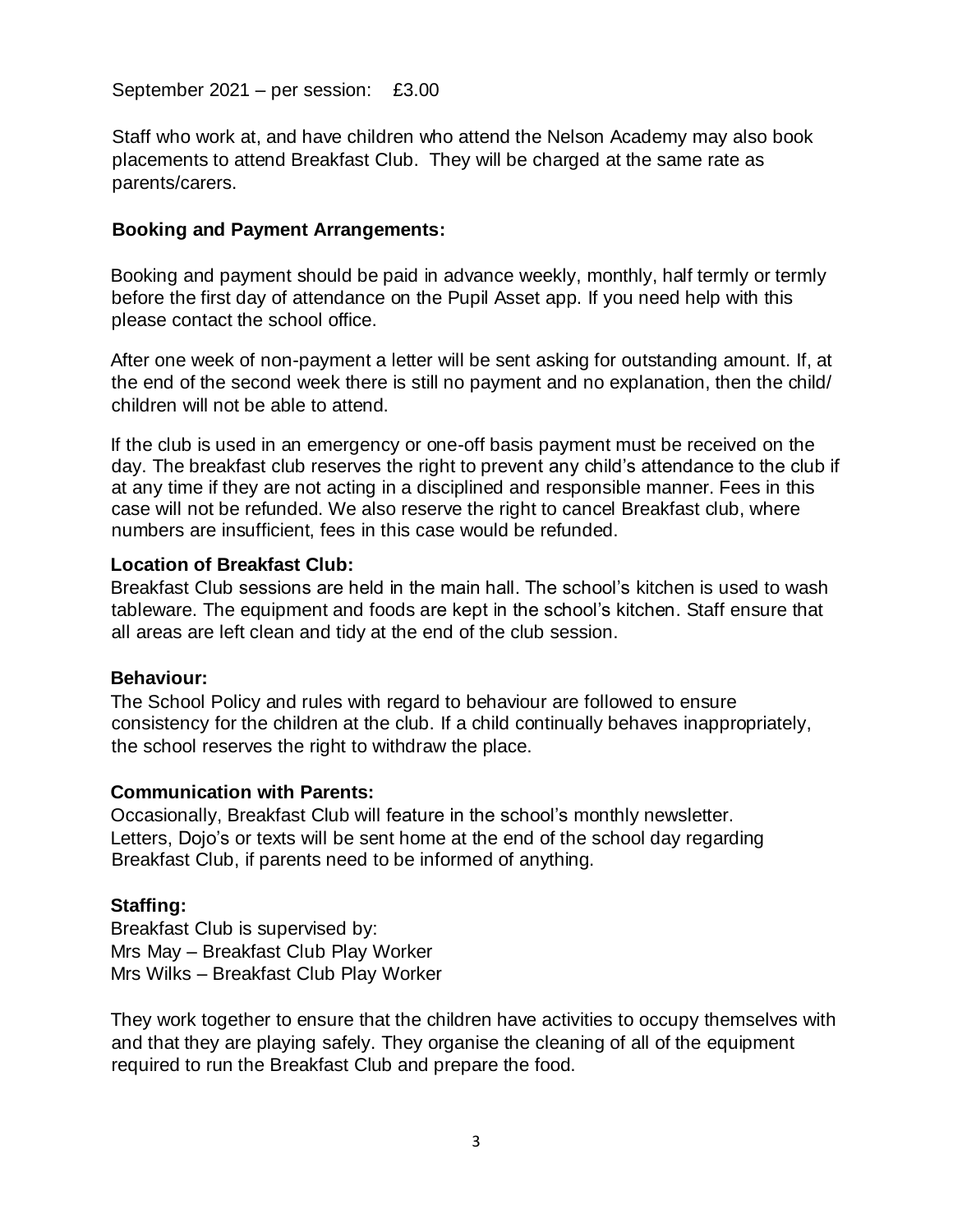In addition to Breakfast club staff, other school staff members are on site from 7.00am onwards.

Staff levels may fluctuate to meet current needs. If a member of staff is absent, they must ring the Principal or Operations Officer who will arrange any necessary cover. All staff have a DBS check. Staff are identified by a lanyard with their photo and name.

# **Routine:**

- Children should enter Breakfast Club via the main reception entrance at the front of the school.
- Children should register with a member of Breakfast Club staff.
- Staff will prepare their breakfast food.
- Once they have eaten, staff will clear their cup and plate away from the eating tables and take them to be washed up.
- During their time at the club children will have the choice of activities in which they may wish to participate.
- Children will only use the toilet in the main hall.
- Children will help tidy up equipment at the end of the club.
- The staff will then supervise the children to their classroom at 8.45am.

# **Resources:**

Breakfast Club has its own supply of craft resources, games and tableware. This is kept in the school hall where the club takes place. All electrical equipment is PAT tested annually.

# **Parental and Pupil Feedback:**

The school values any parental or pupil opinions and welcome feedback about how the club is run. Please talk to Breakfast Club staff or make an appointment to speak to the Principal.

# **Complaints Procedure:**

Any complaints by a parent/carer regarding the Breakfast Club will follow the school complaints procedure. A copy is available to view online [https://www.eastern](https://www.eastern-mat.co.uk/wp-content/uploads/2020/01/Complaints-Policy.pdf)[mat.co.uk/wp-content/uploads/2020/01/Complaints-Policy.pdf](https://www.eastern-mat.co.uk/wp-content/uploads/2020/01/Complaints-Policy.pdf) or a copy can be requested via the main school office.

# **Cancellation by Breakfast Club:**

Cancellations would be due to school closure due to adverse weather conditions, problems with the building. For example: no heating or water supplies, or unforeseen circumstances.

In the event of a cancellation:

- A member of school staff will endeavour to contact individuals by text, Dojo or phone by 7.30am
- School closures are reported locally on BBC Radio Norfolk.
- School closures are reported online at Norfolk County Council [http://www.disruptions.norfolk.gov.uk/nccclosures\\_schools.html](http://www.disruptions.norfolk.gov.uk/nccclosures_schools.html)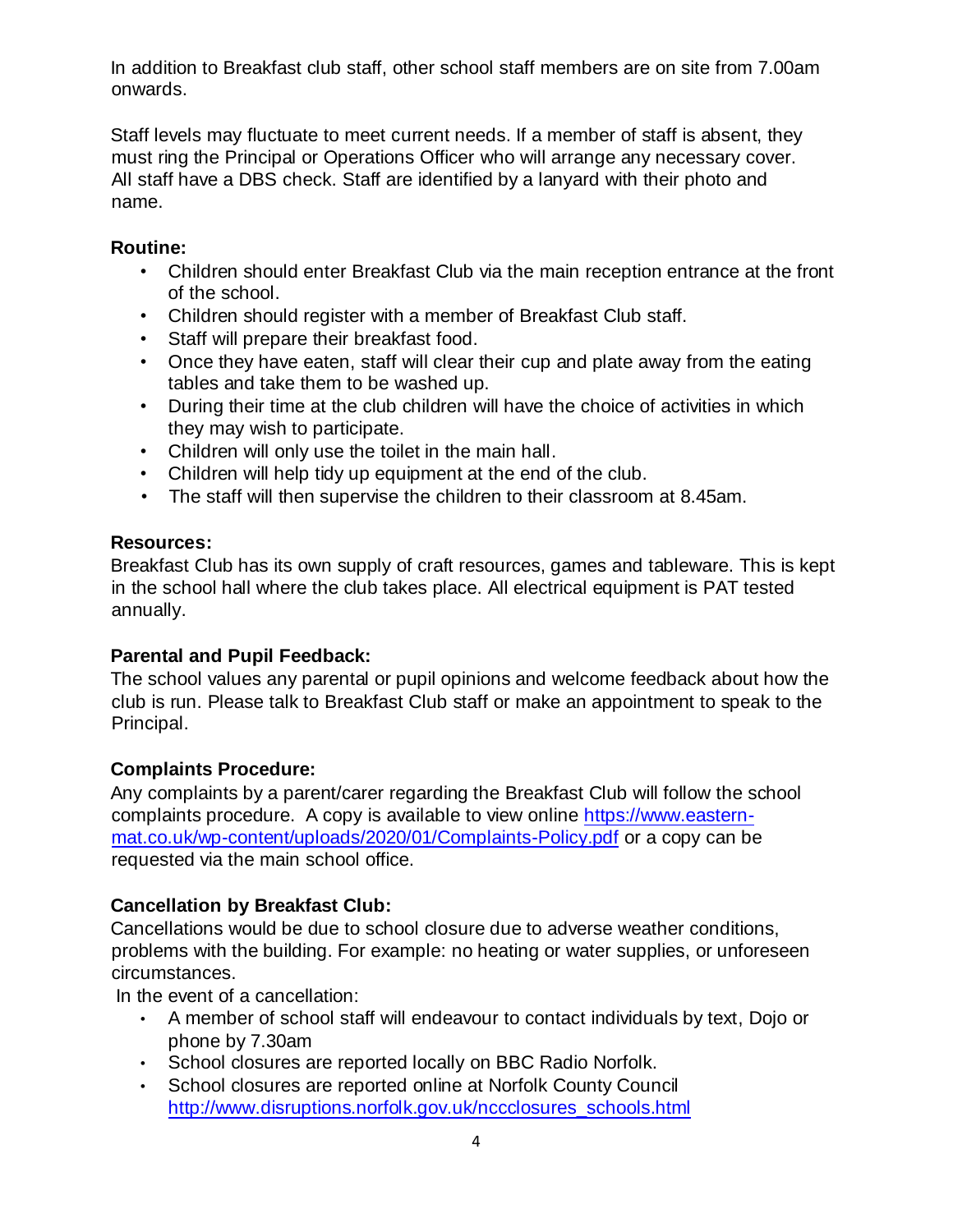A credit or refund will be made available linked to any days cancelled by the school.

## **Cancellation by Parents/Carers:**

Refunds will be considered upon written cancellation by a parent/carer of the child.

#### **Breakfast Menu:**

Our selection of food aims to be a healthy balance. Children will be active in the preparation of their breakfast and will learn hygiene skills. Children have the choice whether to have food or not, although they are encouraged to do so. **Parents/carers are required to contact the school office with details of any specific dietary requirements a child has.**

## **Activities:**

Each child is encouraged to make their own choices regarding the activities they choose to participate in. Breakfast Club offers structured activities as well as free choice. Weekly programmes of activities may include:

- Art using various mediums
- Crafts using a wide variety of textures and materials
- Construction and Lego toys
- Board games

#### **Emergencies:**

As part of the booking form parents/carers will be asked to complete emergency contact numbers to enable Breakfast Club staff to contact them in the case of an emergency.

## **Fire Procedures:**

In the event of a fire, children and staff will follow the normal school procedures, leaving the building calmly via the closest exit. They will congregate on the school's playground in a line. The club's register for the day will be called and all names will be checked. There will be a fire practice in accordance with the school's emergency fire and evacuation policy

#### **Health and Safety**:

Breakfast Club is run by the school and the existing Health and Safety Policies will be followed. The hall area will be checked regularly by staff to ensure the safety of the children.

#### **Risk assessment:**

A separate risk assessment has been completed for Breakfast Club sessions and activities.

## **Equal Opportunities:**

Breakfast Club will take positive steps to ensure that provision is made for a safe, caring and welcoming environment, which promotes and reflects cultural and social diversity